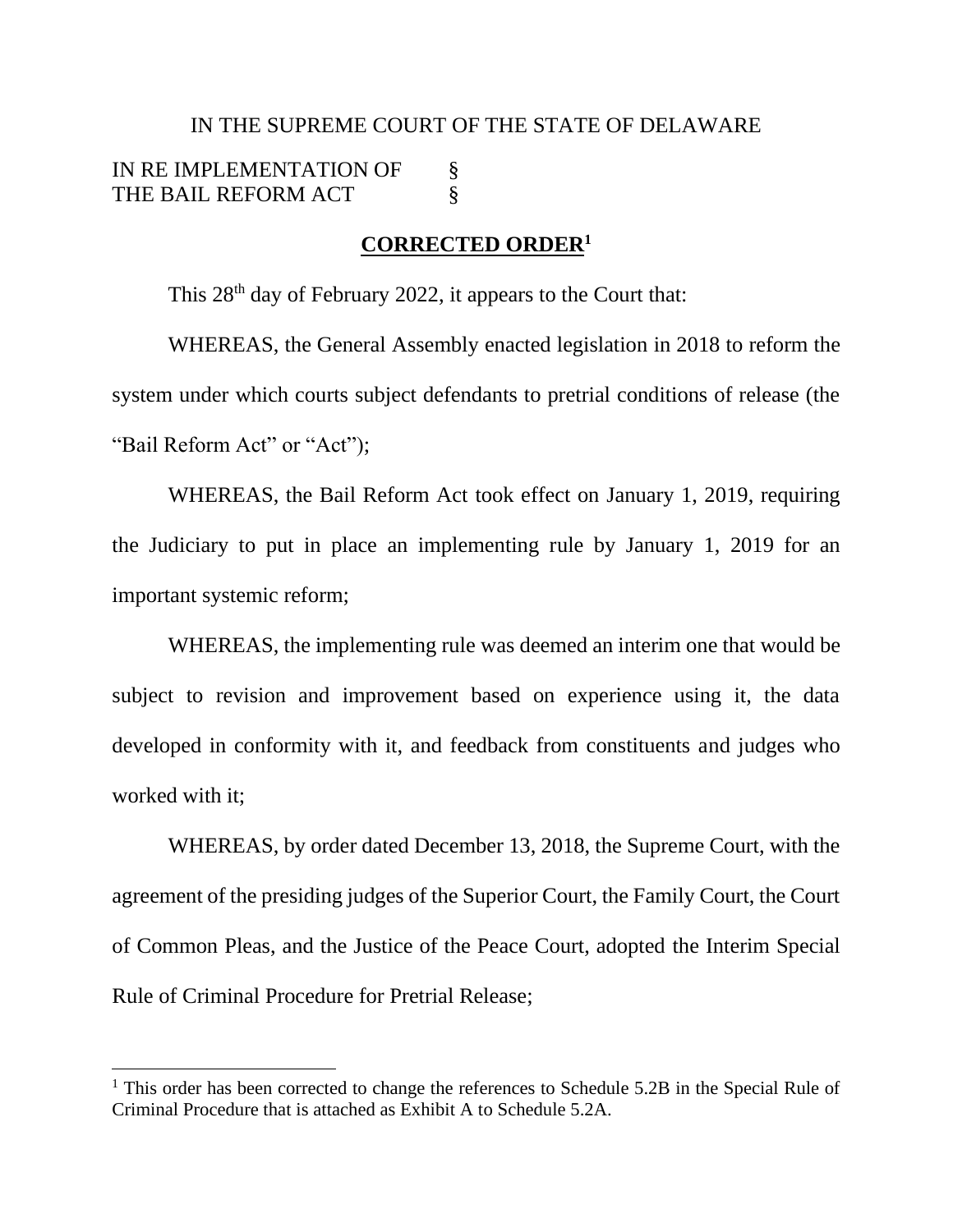WHEREAS, the Superior Court, the Family Court, the Court of Common Pleas, and the Justice of the Peace Court began following the Interim Special Rule of Criminal Procedure for Pretrial Release on January 1, 2019;

WHEREAS, a Committee composed of representatives of the Superior Court, the Family Court, the Court of Common Pleas, the Justice of the Peace Court, the Administrative Office of the Courts, the Department of Justice, the Office of Defense Services, DELJIS, and other stakeholders have conferred regularly about how the Interim Special Rule of Criminal Procedure for Pretrial Release is working in practice and whether any amendments are necessary;

WHEREAS, after extensive review and analysis of the issues surrounding implementation of the Interim Special Rule, the Committee submitted to the Supreme Court, a set of revisions to the Interim Special Rule to incorporate more recent legislative changes, afford greater consideration to the unique circumstances involved in domestic violence cases, and significantly streamline the Interim Special Rule;

WHEREAS, this Court and the presiding judges of the Superior Court, the Family Court, the Court of Common Pleas, and the Justice of the Peace Court agree that the Interim Special Rule of Criminal Procedure for Pretrial Release should be replaced with the Special Rule of Criminal Procedure for Pretrial Release set forth in Exhibit A.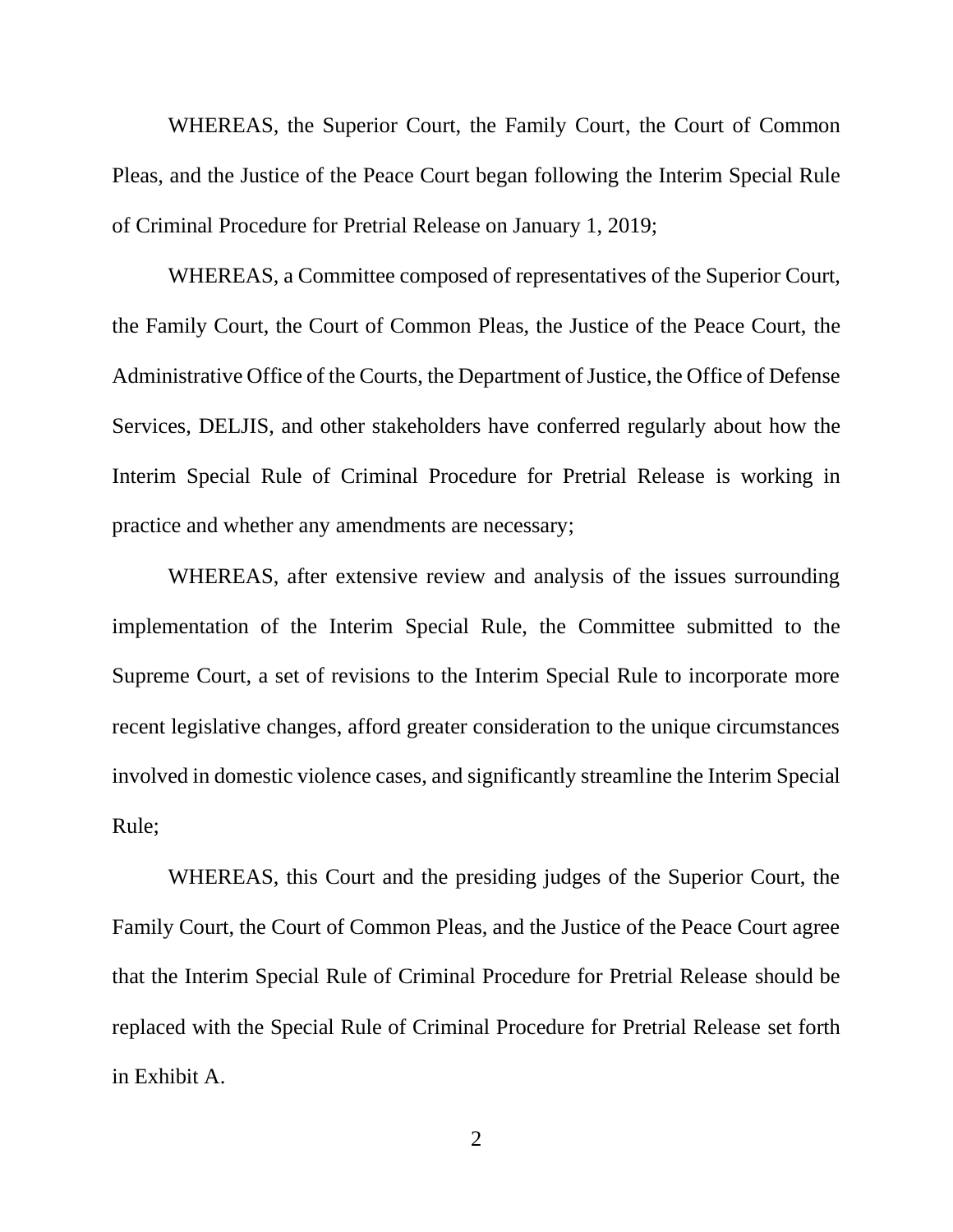#### NOW THEREFORE, IT IS ORDERED THAT:

- 1. Beginning April 4, 2022, the Interim Special Rule of Criminal Procedure for Pretrial Release is replaced with the Special Rule of Criminal Procedure for Pretrial Release set forth in Exhibit A.
- 2. Beginning April 4, 2022, the Superior Court, as set forth in Exhibit B, the Family Court, as set forth in Exhibit C, the Court of Common Pleas, as set forth in Exhibit D, and the Justice of the Peace Court, as set forth in Exhibit E, shall follow the Special Rule of Criminal Procedure for Pretrial Release. These courts shall amend their rules as necessary.
- 3. The Clerk of the Court is directed to transmit forthwith a certified copy of this Order to the clerk of each trial court in each county.

#### BY THE COURT:

*/s/ Collins J. Seitz, Jr.* Chief Justice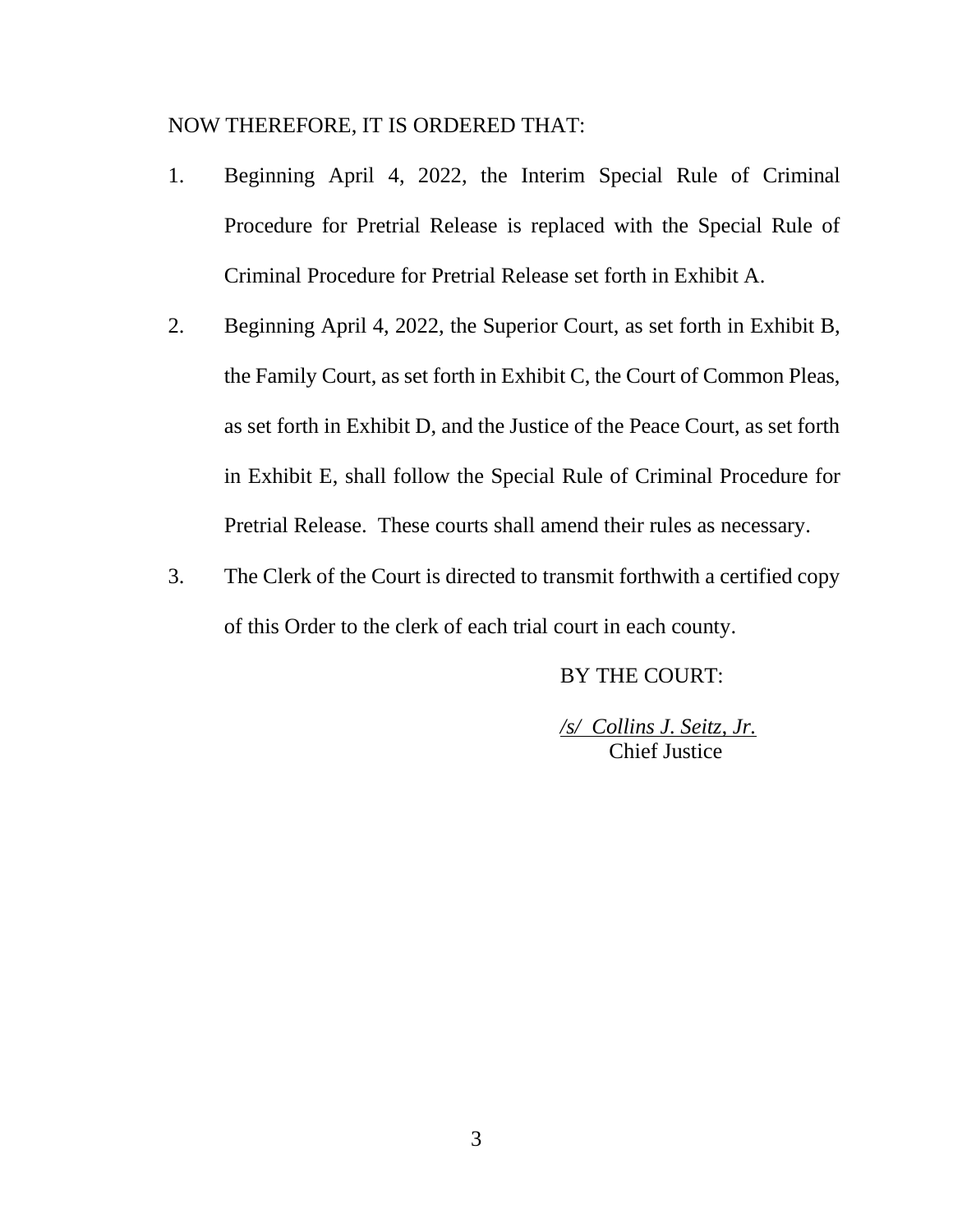## **Exhibit A**

Special Rule of Criminal Procedure for Pretrial Release

## **RULE 5.2. PRETRIAL RELEASE**

**(a) Release Shall be Governed by Execution of Conditions of Release Bond.**  Each defendant shall execute a conditions of release bond promising appearance in court and compliance with all conditions ordered by the court and mandated by statute.

**(b) Right to Pretrial Release Upon Execution of Conditions of Release Bond.** Any defendant eligible for pretrial release under 11 *Del. C.* [§ 2104](https://1.next.westlaw.com/Link/Document/FullText?findType=L&pubNum=1000005&cite=DESTT11S2103&originatingDoc=N5F031270148A11E98102C6CD5080735B&refType=LQ&originationContext=document&transitionType=DocumentItem&contextData=(sc.Default)) shall be released pending trial upon execution of one of the following:

- (1) A conditions of release bond with no financial terms;
- (2) A conditions of release bond not guaranteed by secured financial terms;
- (3) A conditions of release bond guaranteed by secured financial terms; or
- (4) A conditions of release bond guaranteed by financial terms secured by cash only.

Release should be on the least restrictive conditions necessary: to assure the defendant's appearance in court when required; to assure the protection of the community, victims, witnesses, or any other persons; to avoid any identified specific risk of pretrial failure; and, to maintain the integrity of the judicial process.

**(c) Initial Recommended Response Indicated by Pretrial Assessment.** In setting the defendant's conditions of release, the court shall use a pretrial assessment tool. The initial recommended response is the determination designated by the pretrial assessment tool, subject to sections (i) and (j) of this rule. In cases involving one or more signal offenses, the pretrial assessment tool shall be used in an advisory manner and the court's discretion guided by section (h) of this rule; sections (i) and (j) of this rule shall not apply to such cases.

**(d) Mandatory Conditions of Release**. For every defendant whom the court grants pretrial release, the court shall order all mandatory conditions of release as required by any applicable statute.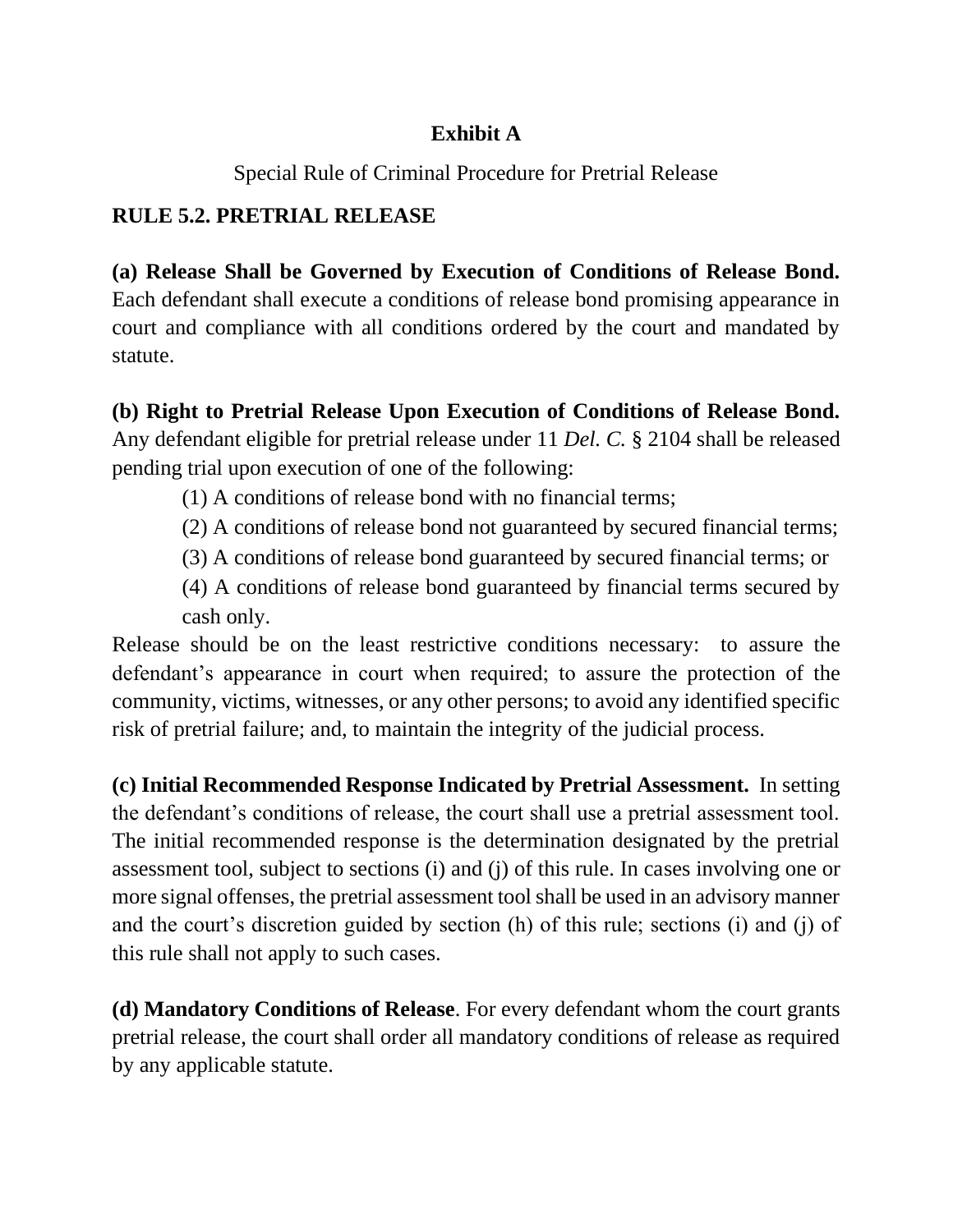**(e) Discretionary Conditions of Release.** Except as required by statute, no condition of release is mandatory, but will be ordered as an exercise of judicial discretion consistent with the law and this rule. In setting any discretionary conditions of release, the court shall consider the initial recommended response generated by the pretrial assessment tool, as well as public and specific victim safety concerns.

### **(f) Conditions of Release for Domestic Violence Charges**

(1) Because no risk assessment tool successfully captures risk in cases of domestic violence, the pretrial assessment is intended to be advisory in these matters, and, as such, sections (i) and (j) of this rule shall not apply to such cases.

(2) Whenever the defendant is charged with a domestic violence offense that qualifies as a signal offense, the court should determine the appropriate conditions of release in the same manner described in section (h) of this Rule.

#### **(g) Conditions of Release for Felony Impaired Driving Charges**

(1) Because no risk assessment tool successfully captures risk in cases of impaired driving, the pretrial assessment is intended to be advisory in these matters, and, as such, sections (i) and (j) of this rule shall not apply to such cases.

 (2) Whenever the defendant is charged with violating 21 *Del. C.* §§ 4177(d)(3)-(7), the court should determine the appropriate conditions of release in the same manner described in section (h) of this Rule.

### **(h) Offenses Identified by Statute and Signal Offenses Defined by Court Rule**

(1) If, at any time prior to initial determination of the terms of a conditions of release bond, it shall appear to the State that the defendant should be subjected to  $\S$  2107(c) of Title 11, the State shall expressly move for application of  $\S$ 2107(c) of Title 11 to the setting of the terms of the defendant's conditions of release bond. The State's motion must be supported by specific averments: of the grounds for application of  $\S$  2107(c) of Title 11; that the State has conducted a diligent review of the probable cause alleged for the present charge(s) and the defendant's criminal history; and, that there is a good faith basis to believe that probable cause exists for the charge(s) or circumstances alleged that would trigger application of § 2107(c) of Title 11 in the present case.If it shall appear to the satisfaction of the court at a hearing to determine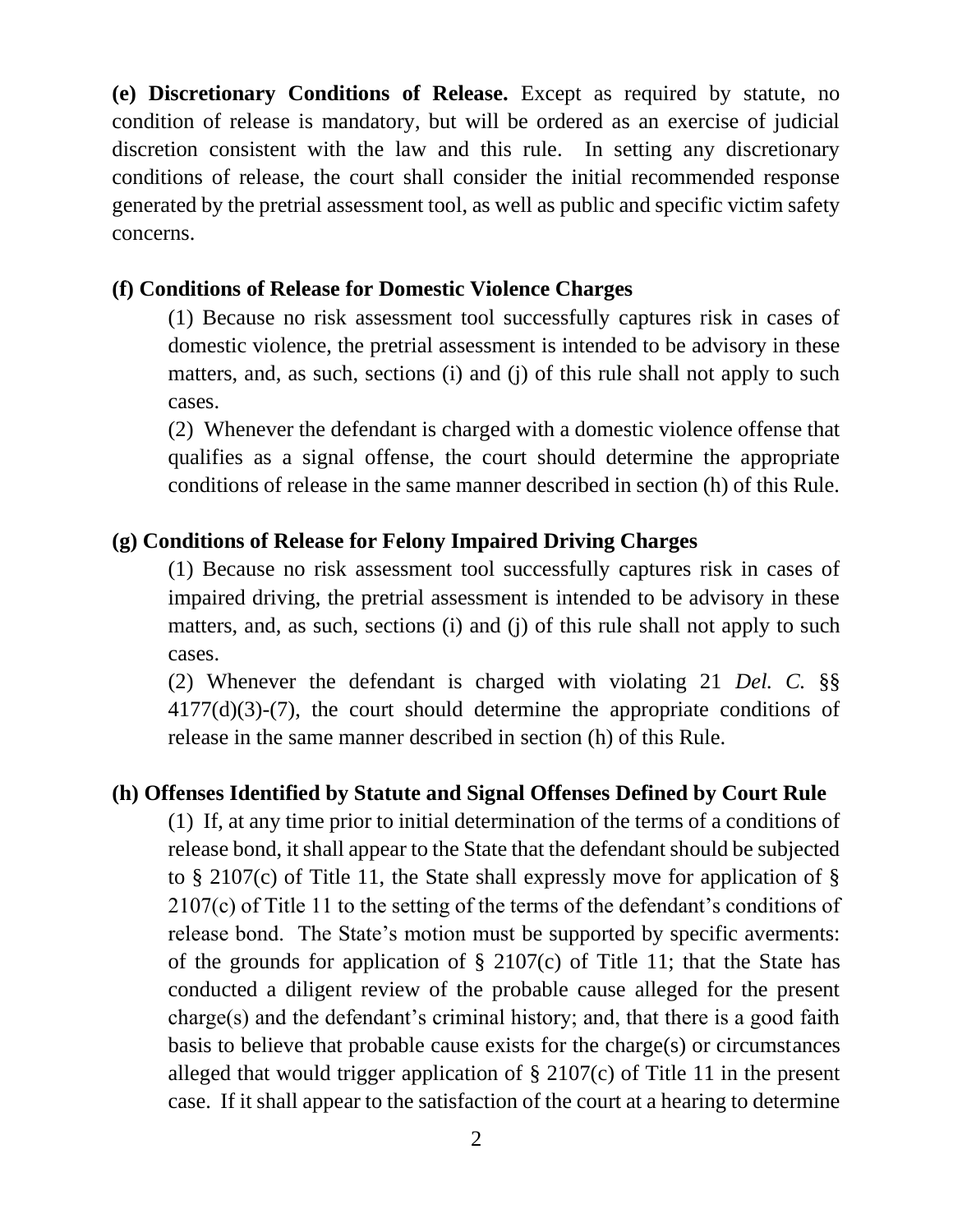the terms of a conditions of release bond that the State's motion should be granted and that the defendant falls within § 2107(c) of Title 11, the court shall apply  $\S$  2107(c) of Title 11 and shall set the terms of the defendant's conditions of release bond accordingly. The court with jurisdiction at the time of the bail determination may designate the form of the motion.

(2) If the State has not moved for application of  $\S 2107(c)$  of Title 11, and the defendant is charged with one of the signal offenses set forth in Schedule 5.2A, the initial recommended response shall be in the court's discretion, based upon the entire record, including the defendant's pretrial assessment score and any other factor the court deems to be relevant. But whenever the defendant is charged with one of the signal offenses, the court shall consider whether a conditions of release bond guaranteed by financial terms (including a bond guaranteed by financial terms secured by cash only) is appropriate. And whenever the defendant is charged with one of the signal offenses, the court may, based upon the entire record, including the defendant's pretrial assessment score and any other factor the court deems to be relevant, impose conditions of release other than financial terms that it finds are necessary to address a substantial danger to public or specific-victim safety, a risk of failure to appear at court proceedings, or any other specific risk of pretrial failure specified by the court to exist.

## **(i) Requirements for Imposing More Intensive Conditions of Release than Initial Recommended Response.**

The court should not require more intensive conditions of release than the initial recommended response based on the defendant's risk of failure to appear at court proceedings or risk to public or specific-victim safety unless:

(1) Prior to the setting of the terms of the defendant's conditions of release bond, the State moves under subsection (h)(1) of this Rule for application of § 2107(c) of Title 11; and

(2) The court finds that the defendant falls within  $\S 2107(c)$  of Title 11. These findings shall be recorded in written documentation of the reason for departing from the initial recommended response.

Or unless

(3) The State makes a recommendation on the record that provides a specific factual basis for a finding that releasing the defendant pursuant to the initial recommended response would pose a substantial danger to public or specific-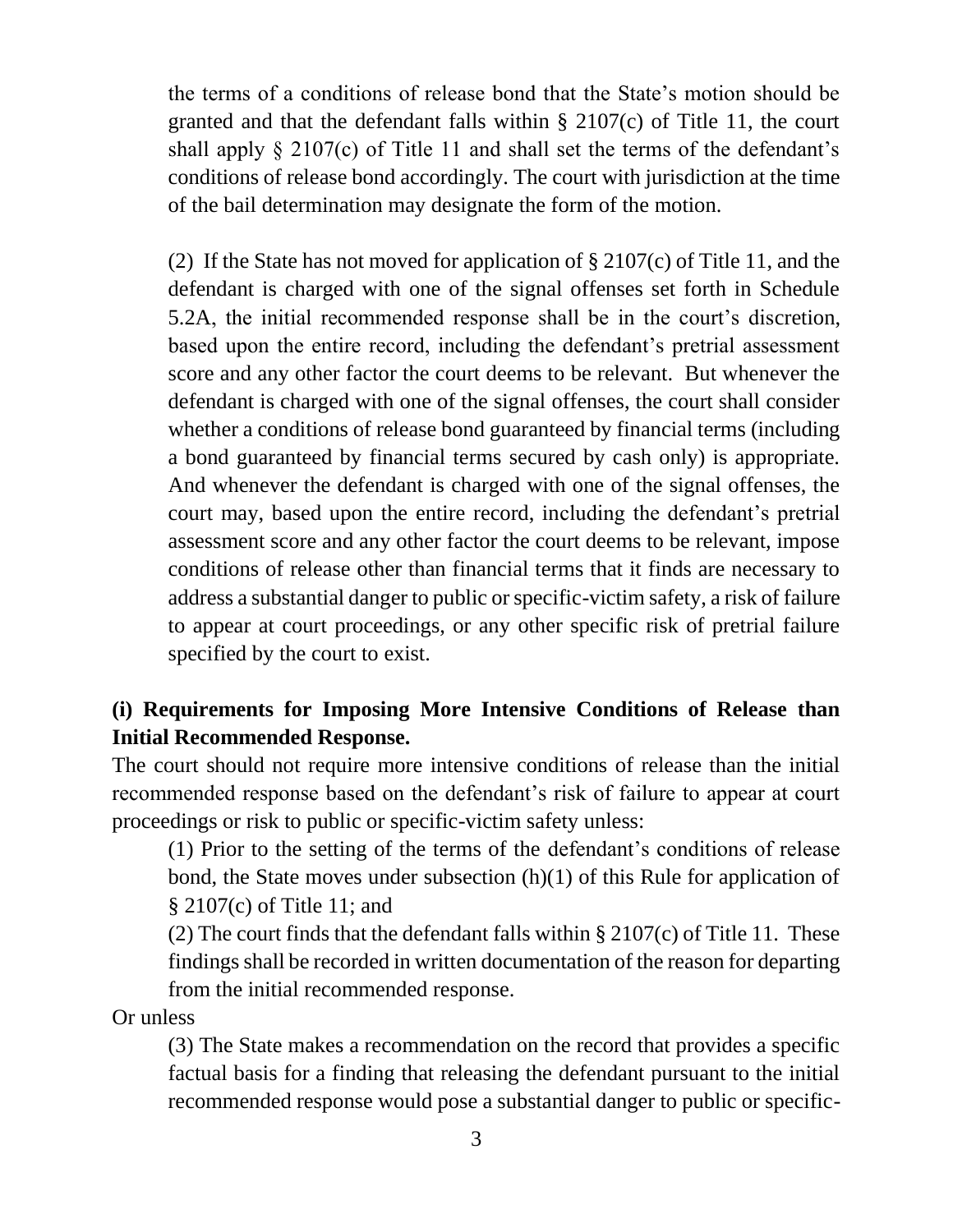victim safety, a risk of failure to appear at court proceedings, or some other specific risk of pretrial failure; and

(4) The court makes findings of fact supporting its conclusion that releasing the defendant pursuant to the initial recommended response would pose a substantial danger to public or specific-victim safety, a risk of failure to appear at court proceedings, or some other specific risk of pretrial failure. These findings shall be recorded in written documentation of the reason for departing from the initial recommended response.

Or unless

(5) The court, *sua sponte*, makes findings of fact on the record supporting its conclusion that requiring more intensive conditions of release is necessary to address a substantial danger to public or specific-victim safety, a risk of failure to appear at court proceedings, or some other specific risk of pretrial failure. These findings shall be documented in a written order overriding the initial recommended response.

### **(j) Downward Departures From the Initial Recommended Response.**

Notwithstanding the initial recommended response, the court may require lessintensive conditions of release if the court finds that less-intensive conditions would be adequate to reasonably assure the defendant's appearance at court proceedings and ensure public and specific-victim safety. These findings shall be recorded in written documentation of the reason for departing from the initial recommended response, unless such action is over the objection of one or more parties, in which case these findings shall be documented in a written order overriding the initial recommended response.

**(k) Court Must State Reasons for Conditions Imposed.** Upon setting conditions of release the Court shall set forth on the record its findings that: (1) a conditions of release bond guaranteed by financial terms is or is not necessary for any offense subject to sections (f), (g), or (h) of this rule; (2) the imposed non-financial conditions are appropriate to address a substantial danger to public or specific-victim safety, a risk of failure to appear at court proceedings or any other risk of pretrial failure; and (3) a departure from the initial recommended response under either section (i) or section (j) is appropriate. In addition, the court may set forth on the record any other consideration it deems appropriate when setting conditions of release.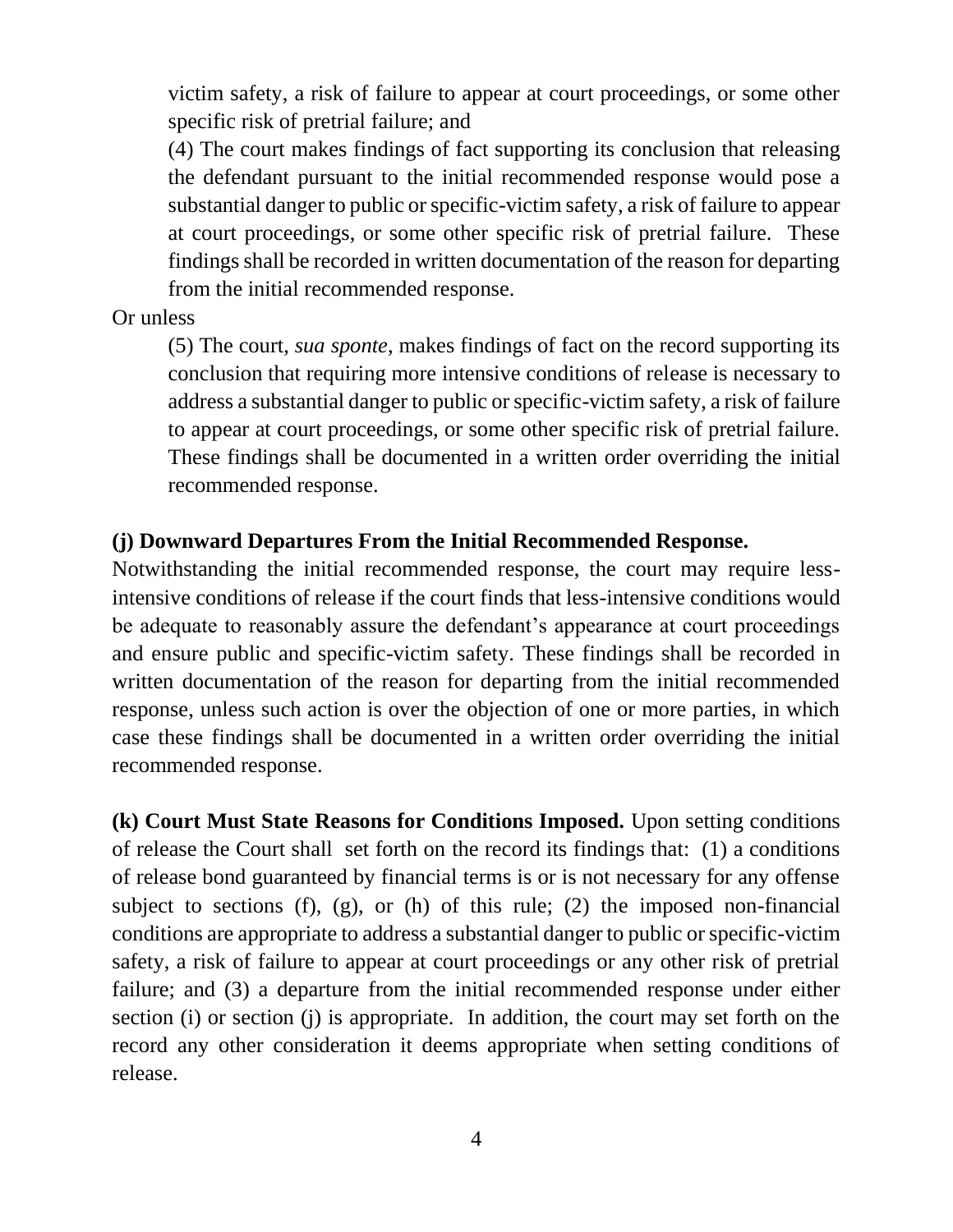## **(l) Supervision by Pretrial Services.**

(1) *Order for Standard Conditions of Release Required.* Notwithstanding any other provision in this rule, the court shall not require the defendant to report to Pretrial Services for supervision unless it subjects the defendant to the standard conditions of release used by the Department of Correction.

(2) *Order for Additional Conditions of Release.* The court may order Pretrial Services' monitoring of specific additional pretrial conditions of release that are appropriately tailored to the defendant. These conditions shall be documented on the record of the proceeding at which they are imposed.

## **(m) Consideration of Defendant's Financial Circumstances**

When setting the financial terms of any bond, the court shall consider the defendant's financial circumstances, including the defendant's ability to furnish the security or money necessary to guarantee the bond.

### **(n) Reporting Requirements.**

- (1)*Certain Findings Required to be Docketed as an Order and Sent to Presiding Judge.* Whenever certain findings are required by section (i)(5) or (j) of this rule to be in the form of an order of the court, the court shall docket its decision in writing as an order of the court and send a copy of that order to the court's presiding judge.
- (2) *Statistical Reporting Requirements.* Upon setting the defendant's conditions of release under this rule, the court shall record its decision by selecting at least one judicial response code in the Delaware Criminal Justice Information System.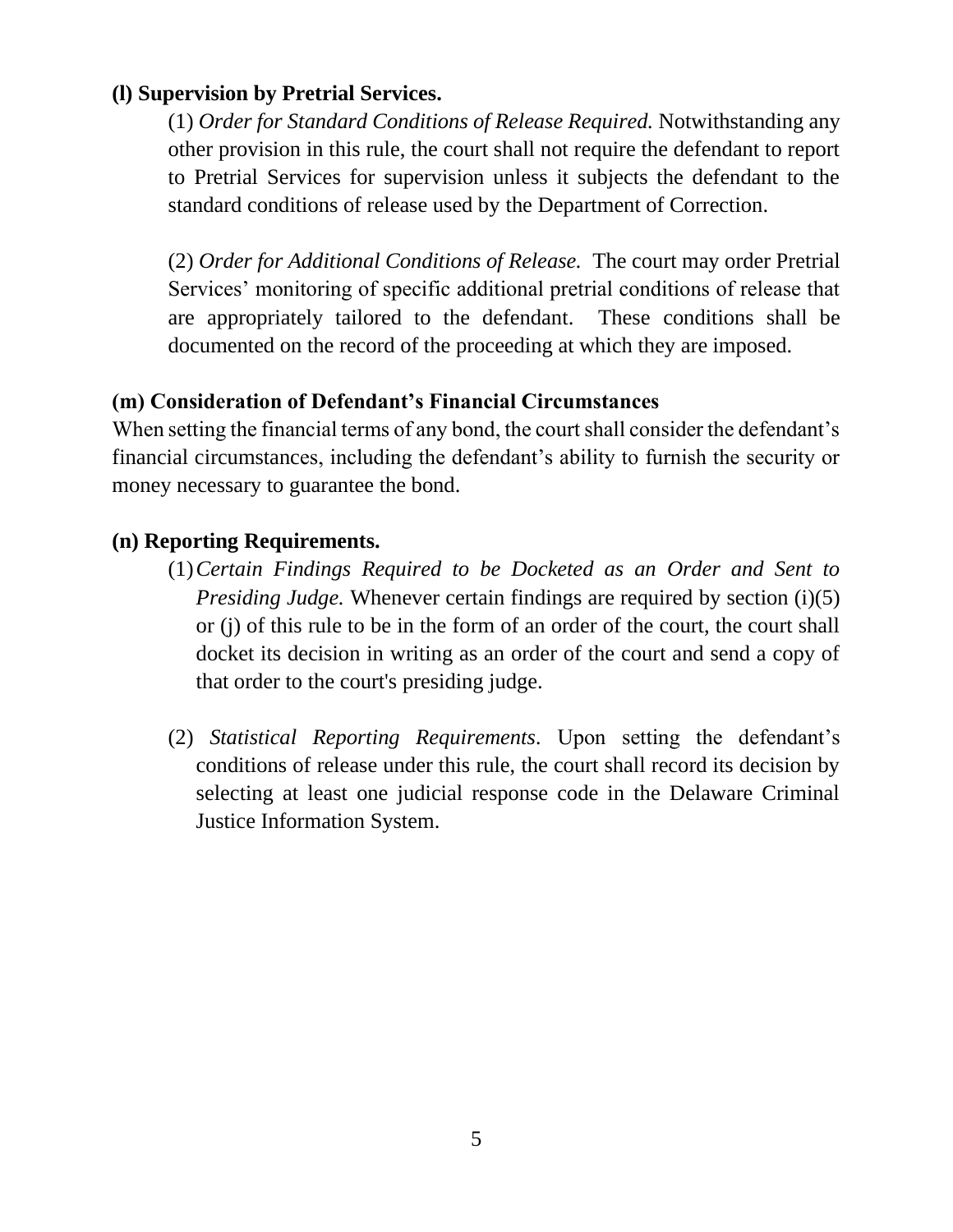## **SCHEDULE 5.2A. SIGNAL OFFENSES**

- **(a)** A signal offense shall include any of the following offenses or circumstances, or an attempt to commit any of the following offenses or circumstances (items with an asterisk are in addition to those referenced in §2107(c)):
	- (1) Any Title 11 Class A felony,
	- (2)Any of the following other Title 11 felonies:
		- **§ 606:** Abuse of a Pregnant Female in the First Degree;
		- **§ 607:** Strangulation;
		- **§ 612:** Assault in the Second Degree;
		- **§ 613:** Assault in the First Degree;
		- **\*§ 616:** Gang Participation;
		- **§ 632:** Manslaughter;
		- **§ 633:** Murder of a Child by Abuse or Neglect in the Second Degree;
		- **§ 770(a)(1) or (a)(3):** Rape in the Fourth Degree;
		- **§ 771:** Rape in the Third Degree;
		- **§ 772:** Rape in the Second Degree;
		- **§ 776:** Continuous Sexual Abuse of a Child;
		- **§ 777A:** Sex Offender Unlawful Sexual Conduct Against a Child
		- **§ 778:** Sexual Abuse of a Child by a Person in a Position of Trust,
		- Authority, or Supervision in the First Degree;
		- **§ 783A:** Kidnapping in the First Degree;
		- **§ 787(b)(1)** *–* **(b)(3):** Trafficking an Individual, Forced Labor, and Sexual Servitude;
		- **§ 803:** Arson in the First Degree;
		- **§ 826:** Burglary in the First Degree;
		- **§ 832:** Robbery in the First Degree;
		- **§ 1103B:** Child Abuse in the First Degree;
		- **§ 1108:** Sexual Exploitation of a Child;
		- **§ 1109:** Unlawful Dealing in Child Pornography;
		- **\*§ 1112A:** Sexual Solicitation of a Child (subsection (h) listed in  $§2107(c)$ ;
		- **\*§ 1112B:** Promoting Sexual Solicitation of a Child (subsection (g) listed in  $\S2107(c)$ ;
		- **§ 1253:** Escape After Conviction;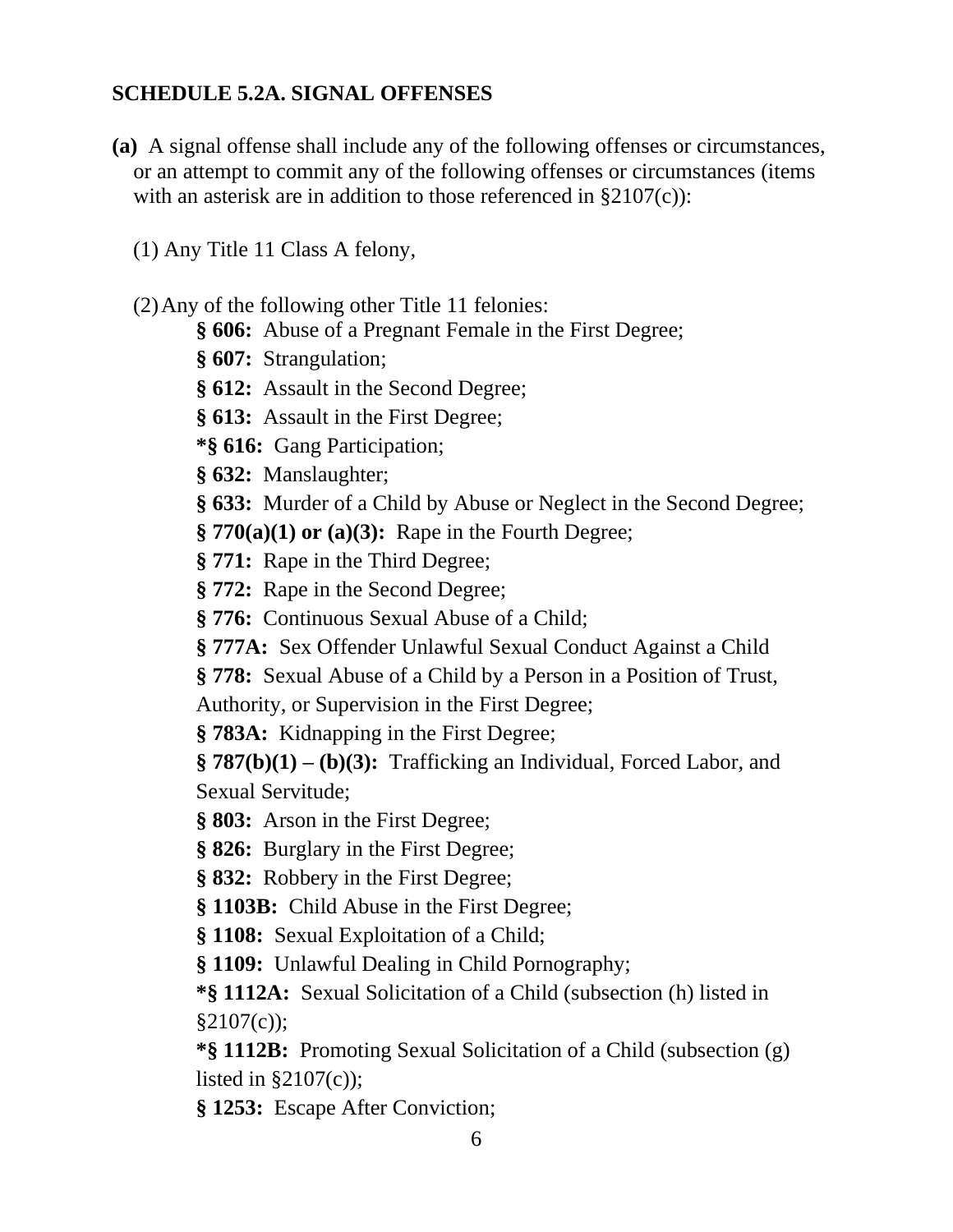**§ 1312:** Stalking;

**§ 1447:** Possession of a Deadly Weapon During Commission of a Felony;

**§ 1447A:** Possession of a Firearm During Commission of a Felony;

**§ 1448(a)(1), (a)(4), (a)(6), and (a)(7):** Possession, Purchase or Control of a Deadly Weapon (Firearm) by a Person Prohibited;

**§ 1503:** Racketeering;

**§ 2109(c)(1):** Felony Noncompliance with Bond when Defendant has been Committed in lieu of Bail Involving a (Violent) Felony Offense; **§ 2113(c)(1):** Felony Noncompliance with Bond when Defendant has been Released on Bail Involving a (Violent) Felony Offense; **§3533:** Aggravated Act of Intimidation;

- (3)Any violent felony, as defined by 11 *Del. C*. § 4201(c), allegedly committed while the defendant is pending adjudication on a previously charged violent felony;
- (4)Any offense under one of the following Domestic Violence circumstances:
	- **(a)**Any violent felony, as defined by 11 *Del. C*. § 4201(c), allegedly committed against the petitioner with an active Protection from Abuse order against the defendant;
	- **(b)**Any violent felony, as defined by 11 *Del. C*. § 4201(c), allegedly committed against a victim while the defendant is pending adjudication on a previously charged domestic violence offense, as defined by 10 *Del. C.* § 1041(2), allegedly committed against the same victim;
	- **(c)** Any domestic violence offense, as defined by 10 *Del. C*. § 1041(2), allegedly committed while the defendant is pending adjudication on a previously charged violent felony allegedly committed against the same victim;
	- **(d)**Any felony domestic violence offense, as defined by 10 *Del. C*. § 1041(2), in which physical injury, as defined by 11 *Del. C.* § 222(23), or serious physical injury, as defined by 11 *Del. C.* § 222(26), was alleged to been caused;

(5)Any felony drug offense as follows: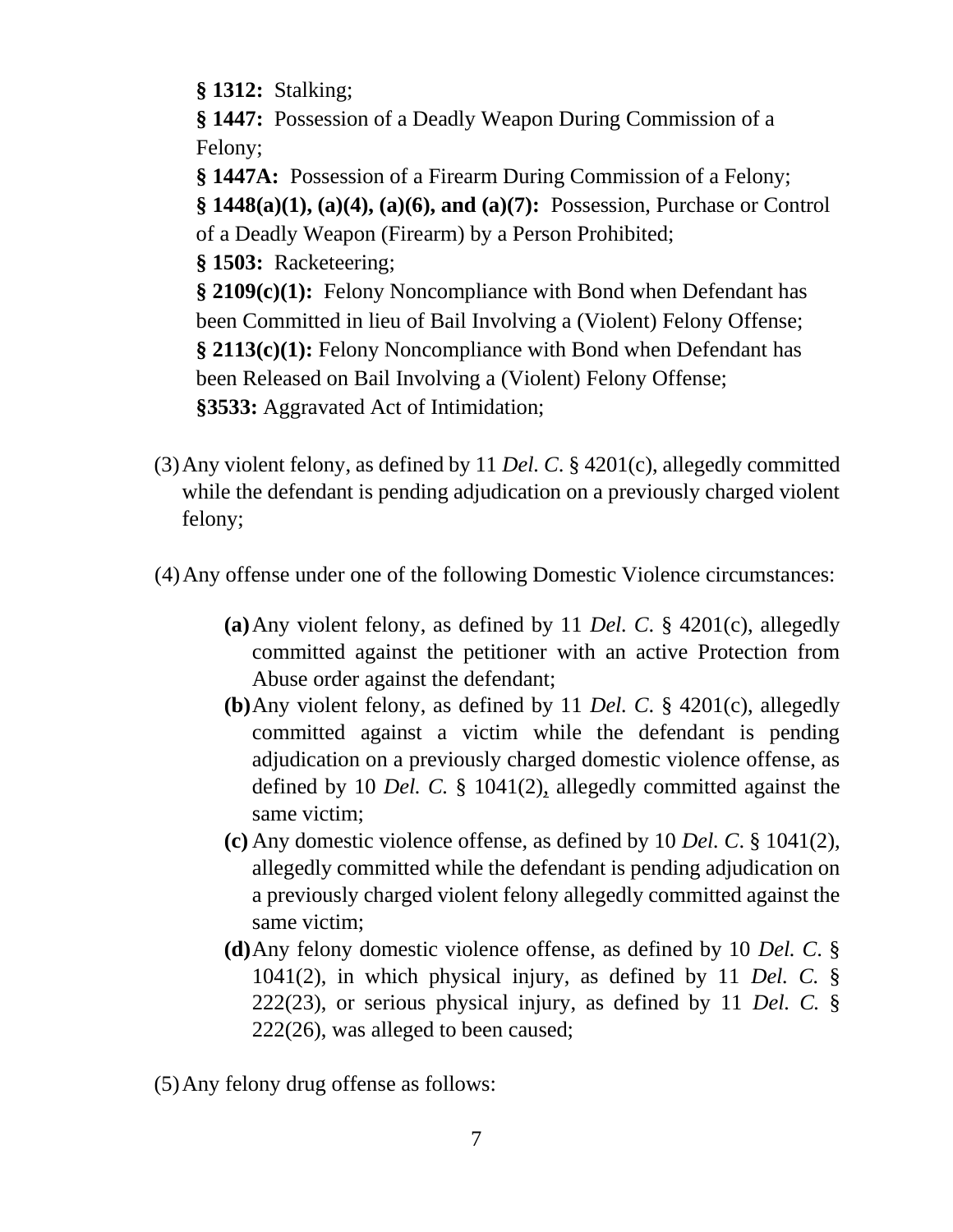(a) **16** *Del. C.* **§ 4752:** Drug Dealing (Tier 3).

#### **RULE 5.3. MODIFICATION OF CONDITIONS OF RELEASE**

**(a) Obligation to Review Financial Conditions of Release if the Defendant is Detained for Inability to Meet Required Financial Conditions of Release.** Unless reviewed earlier, if the defendant remains detained for more than 72 hours from the defendant's initial presentment as a result of the inability to meet the required financial conditions of release, the court with jurisdiction over the defendant shall, on its own initiative, review de novo the defendant's financial conditions of release to determine whether to modify those conditions. This review shall occur within 10 days from the date of detention.

#### **(b) Motions by Parties for Modification of Conditions.**

(1) *In General.* Notwithstanding the disposition of any review of the defendant's conditions of release under section (a) of this Rule, a defendant, regardless of custody status, or the Attorney General, the Attorney General's designee, a third-party private or commercial surety, the Department of Correction, or any person or nongovernmental organization to whom a defendant has been released for supervision may file a motion in the court with jurisdiction over the defendant to modify the defendant's conditions of release or may make an oral application at any proceeding at which the parties are both present.

(2) *Hearing on Motion.*

(A) Expedited hearing required. Upon a request for modification of conditions under this subsection, the court shall hold a hearing in an expedited manner, but in no event later than 10 days after the filing of the motion or oral application.

(B) Defendant's right to counsel. The defendant shall have the right to assistance of retained or appointed counsel at any hearing under this subsection. Nothing in this subparagraph shall be construed to create or expand any substantive right to appointed counsel.

**(c) Same Standards Apply to Requests for Modification of Conditions.** In determining whether to modify the defendant's conditions of release under this rule, the court shall continue to adhere to Rule 5.2 in all respects.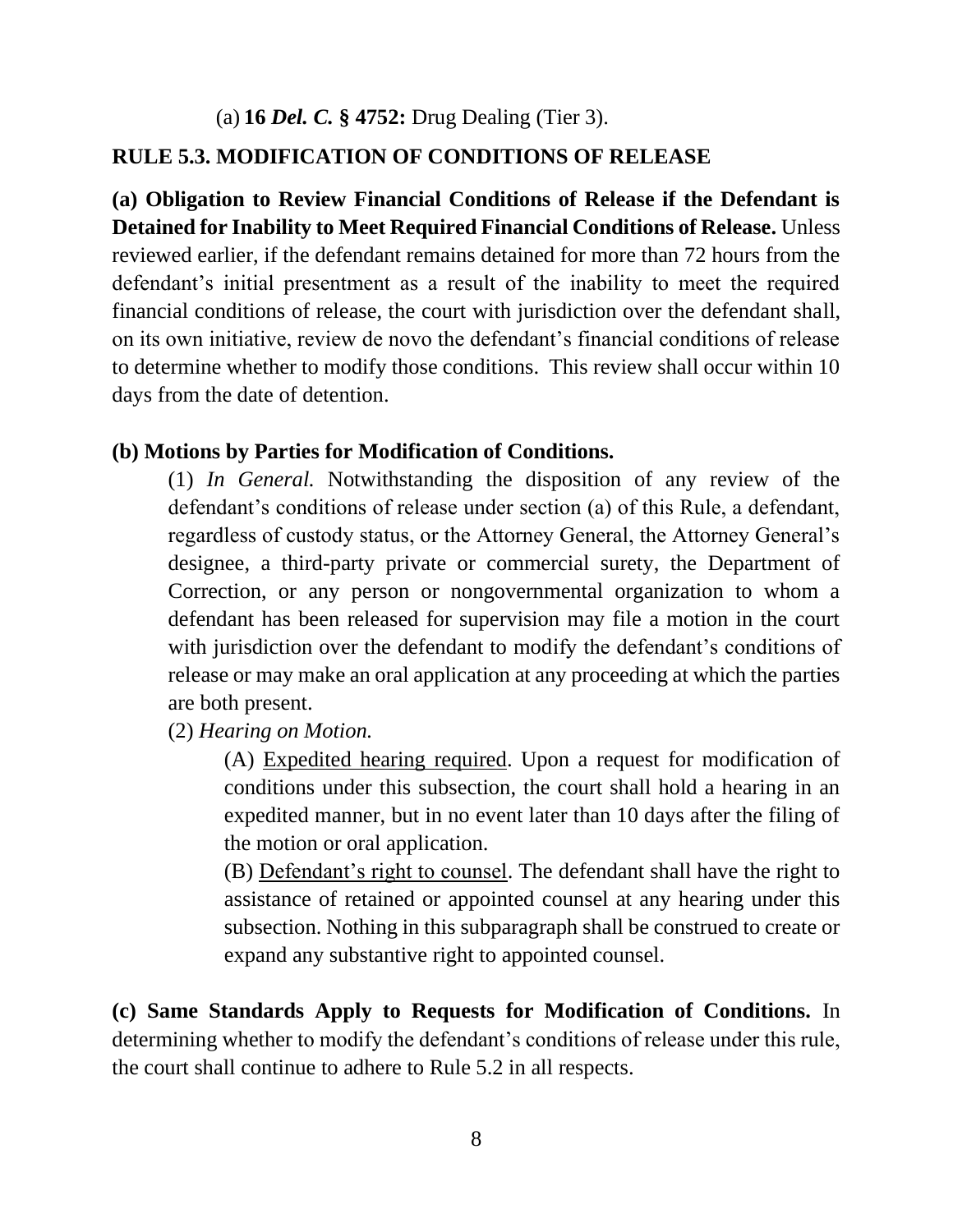**(d) Court Must State Reasons for Decision and Issue Implementing Order.** Upon the disposition of any request to modify the defendant's conditions of release under section (b) of this rule, the court shall set forth on the record the reasons for amendment or continuation of the conditions required and issue an implementing written order.

**(e) Later Motion for Review; Later Review Limited.** Once an initial request for modification of the defendant's conditions of release under section (b) of this rule has been ruled upon, any subsequent motion or request for review of the order setting conditions of release may be filed only upon a material change in circumstance. The court may rule on any subsequent motion or request for review of conditions of release without presentation, hearing or argument.

## **RULE 5.4. PROCEEDINGS FOR VIOLATION OF PRETRIAL SUPERVISION**

### **(a)Power of the Court to Issue Summons, Warrant or Emergency Detention.**

- (1)*Summons or Warrant*. The court with jurisdiction over the defendant, when notified by the State or the Department of Correction of a violation of the defendant's pretrial supervision conditions, may issue a summons or a warrant for the arrest of a defendant.
- (2)*Exigent Circumstances*. Under exigent circumstances, the Department of Correction, when aware of conduct that constitutes a breach of any material condition of release of a defendant under supervision and conducts an arrest, shall take the defendant directly before the court with jurisdiction over the defendant if that court is in session or take the defendant before a magistrate who may revoke or modify the bail, provided that a hearing before the court that has jurisdiction shall be held within 72 hours. The hearing may be summary in nature.

**(b) Notice to Court and Detaining Authority.** Upon arrest and detention under the authority of a summons or warrant issued under this rule or emergency arrest due to exigent circumstances, the State, the Commissioner, or a probation officer shall immediately notify the court with jurisdiction over the defendant and shall submit to the court a written report showing in what manner the defendant has violated the pretrial supervision conditions.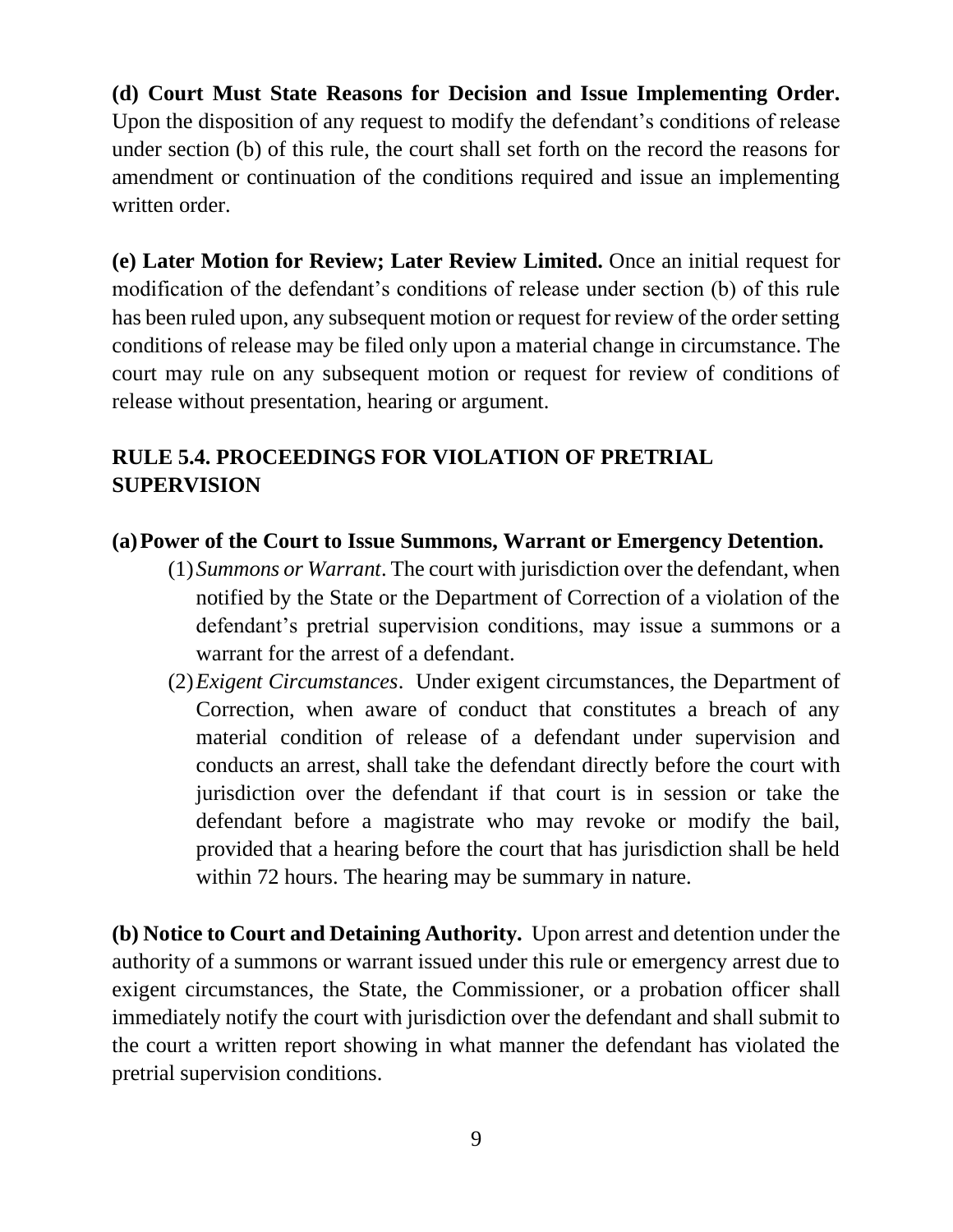**(c) Hearing.** If the defendant is arrested under the authority of a summons or warrant issued for violation of pretrial supervision conditions that are material in nature, a probation officer shall take the defendant directly before the court with jurisdiction over the defendant if that court is in session or take the defendant before a magistrate who may revoke or modify the bail, provided that a hearing before the court that has jurisdiction shall be held within 72 hours. The hearing may be summary in nature.

**(d) Entry of Order.** Upon the completion of a hearing under sections (a)(2) or (c) of this rule, the court shall enter an order continuing the existing conditions of pretrial supervision, setting different conditions of pretrial supervision, or revoking the defendant's release. If the court finds that the defendant has breached the conditions of pretrial supervision, the court may, in its discretion, require more intensive conditions of pretrial supervision and need not order a new pretrial assessment. The court shall revoke the defendant's release only when the State:

(1) shows that the defendant knowingly violated a condition of pretrial supervision; and

(2) proves, by clear and convincing evidence, that no other condition or combination of conditions of release can reasonably assure the defendant's appearance at court proceedings, and public and specific-victim safety,

**(e) Review.** An order continuing or modifying the conditions of pretrial supervision under this rule is reviewable by the court only upon a material change in circumstance. The court may rule on any subsequent motion or request for review of conditions of release without presentation, hearing or argument.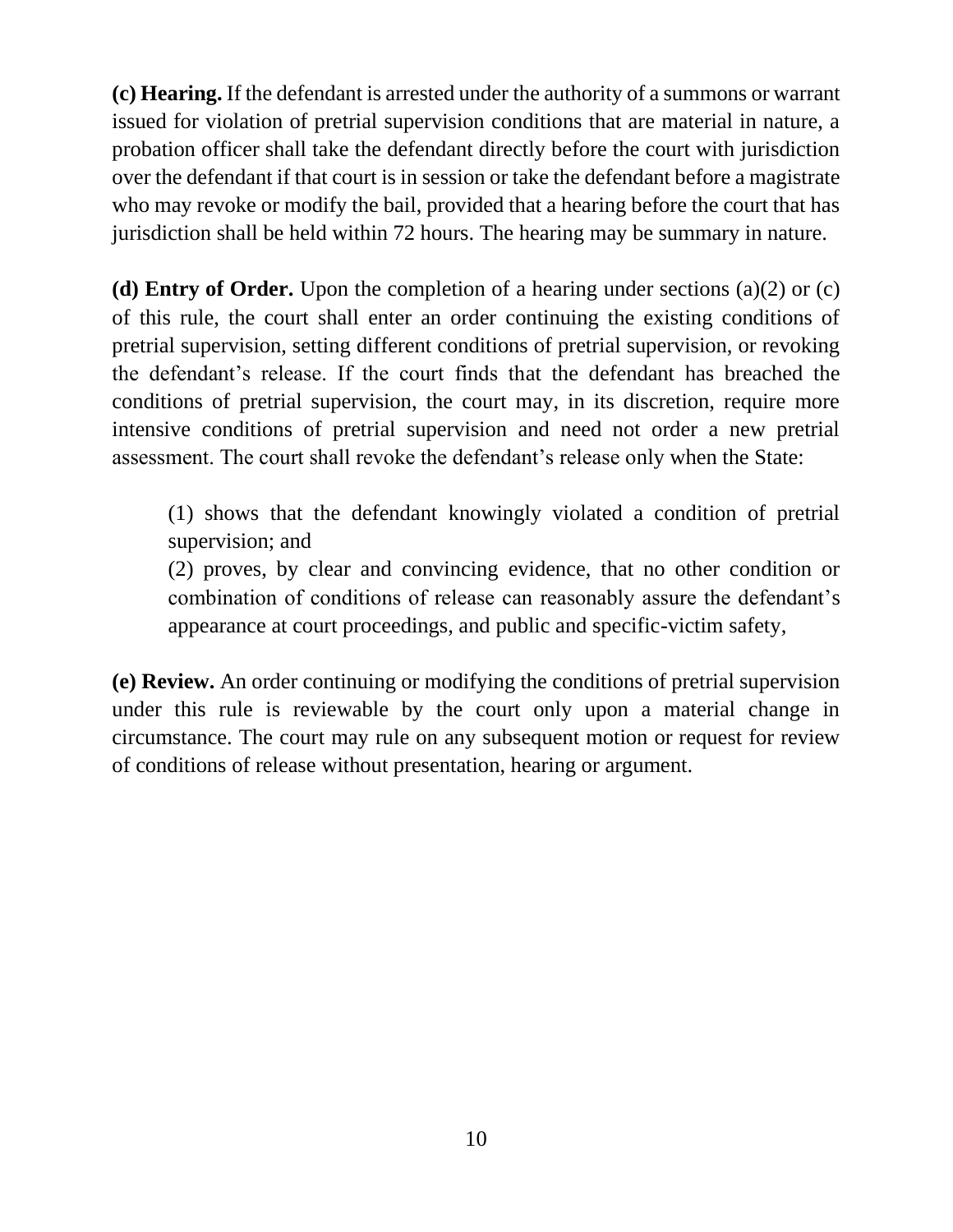#### **Exhibit B**

# **IN THE SUPERIOR COURT OF THE STATE OF DELAWARE ORDER REGARDING THE SPECIAL RULE OF CRIMINAL PROCEDURE FOR PRETRIAL RELEASE**

This 28<sup>th</sup> day of February 2022, it appears to the Court that:

WHEREAS, the General Assembly enacted legislation in 2018 to reform the system under which courts subject defendants to pretrial conditions of release (the "Bail Reform Act" or "Act");

WHEREAS, the Bail Reform Act took effect on January 1, 2019, requiring the Judiciary to put in place an implementing rule by January 1, 2019 for an important systemic reform;

WHEREAS, the implementing rule was deemed an interim one that would be subject to revision and improvement based on experience using it, the data developed in conformity with it, and feedback from constituents and judges who worked with it;

WHEREAS, by order dated December 13, 2018, the Supreme Court, with the agreement of the presiding judges of the Superior Court, the Family Court, the Court of Common Pleas, and the Justice of the Peace Court, adopted the Interim Special Rule of Criminal Procedure for Pretrial Release;

WHEREAS, this Court began following the Interim Special Rule of Criminal Procedure for Pretrial Release on January 1, 2019;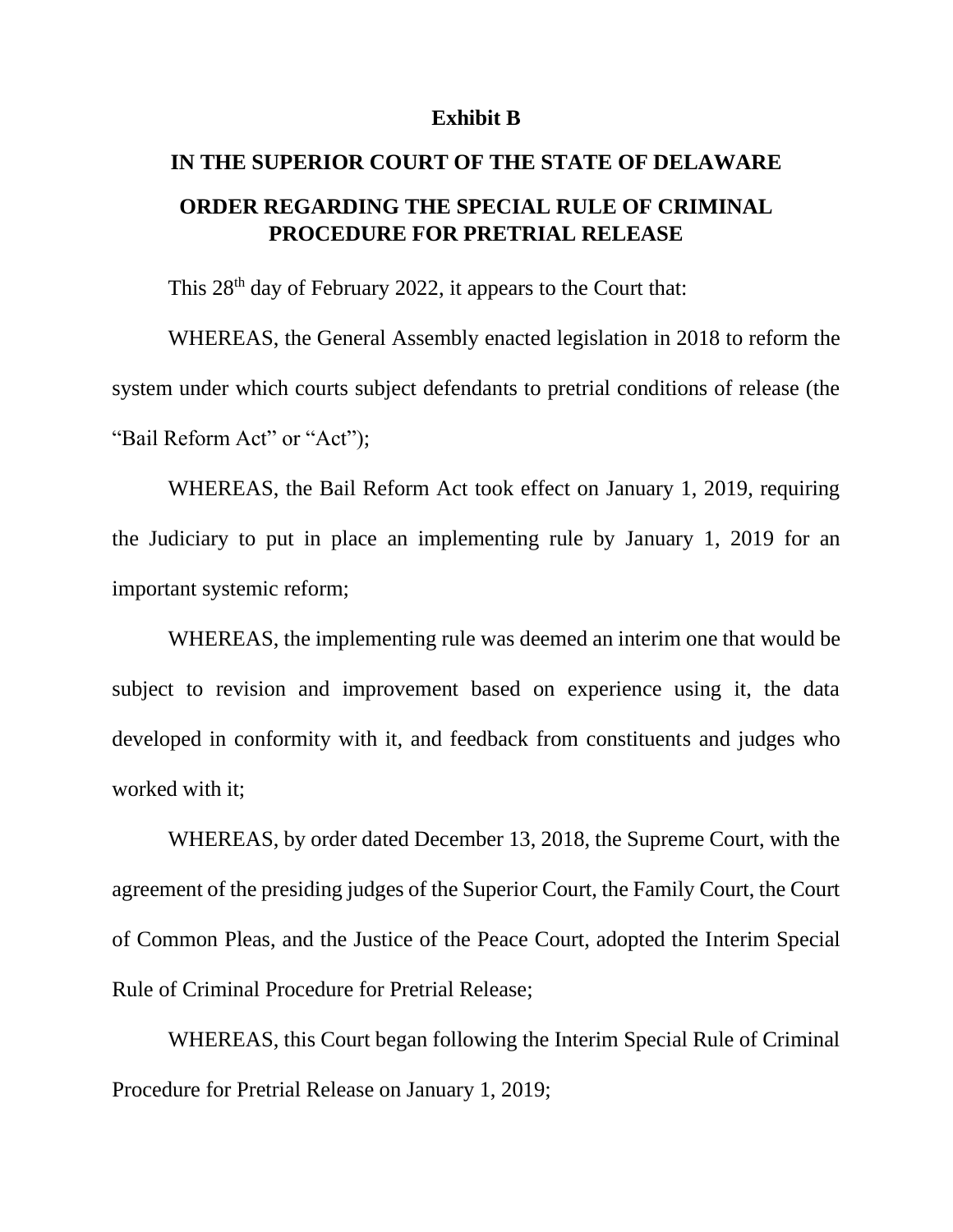WHEREAS, a Committee composed of representatives of the Superior Court, the Family Court, the Court of Common Pleas, the Justice of the Peace Court, the Administrative Office of the Courts, the Department of Justice, the Office of Defense Services, DELJIS, and other stakeholders have conferred regularly about how the Interim Special Rule of Criminal Procedure for Pretrial Release is working in practice and whether any amendments are necessary;

WHEREAS, after extensive review and analysis of the issues surrounding implementation of the Interim Special Rule, the Committee submitted to the Supreme Court, a set of revisions to the Interim Special Rule to incorporate more recent legislative changes, afford greater consideration to the unique circumstances involved in domestic violence cases, and significantly streamline the Interim Special Rule;

WHEREAS, the Supreme Court and the presiding judges of the Superior Court, the Family Court, the Court of Common Pleas, and the Justice of the Peace Court agree that the Interim Special Rule of Criminal Procedure for Pretrial Release should be replaced with the Special Rule of Criminal Procedure for Pretrial Release.

NOW, THEREFORE, IT IS ORDERED that, beginning on April 4, 2022 this Court shall follow the Special Rule of Criminal Procedure for Pretrial Release. This Court shall amend its rules as necessary.

> */s/ Jan R. Jurden* President Judge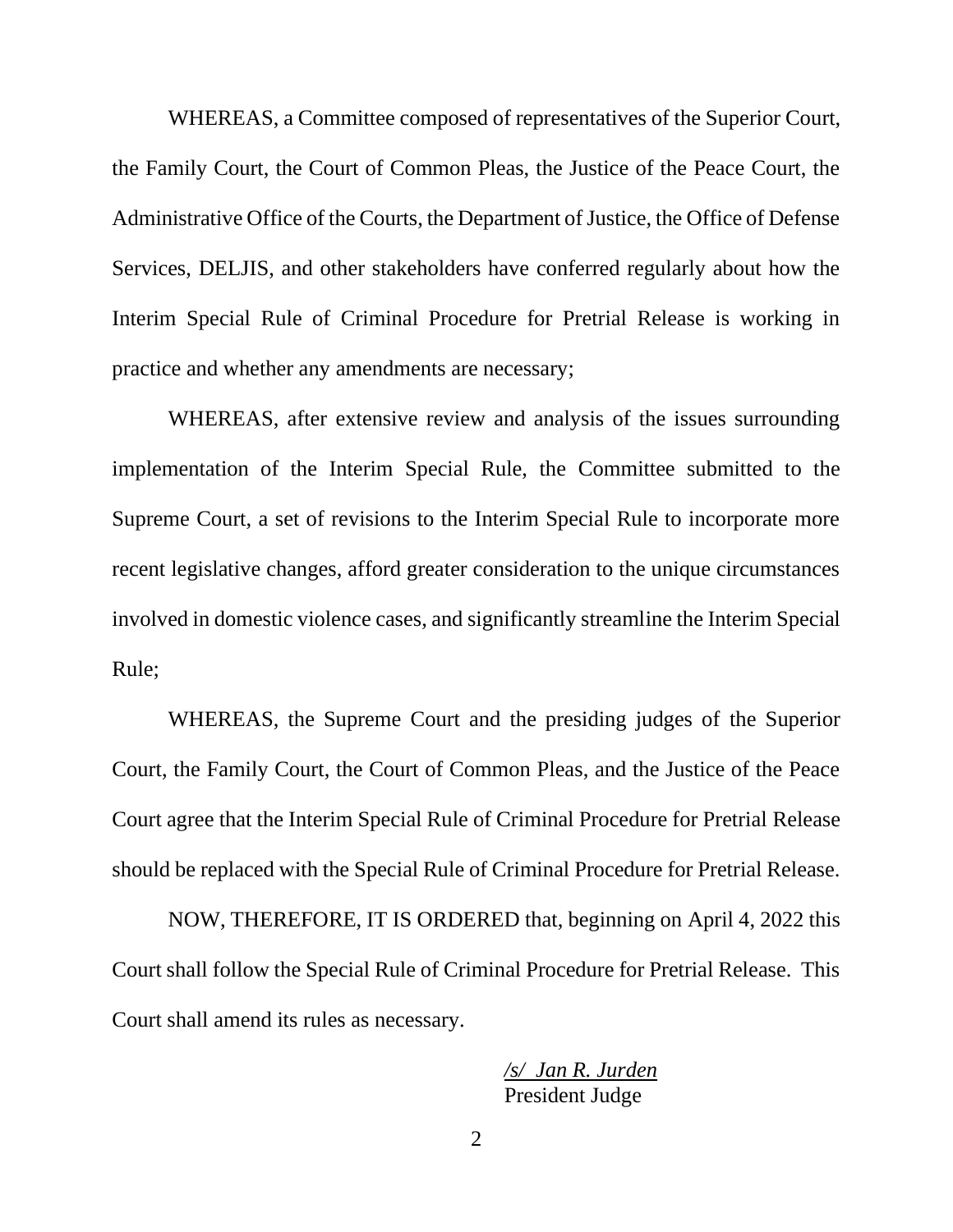#### **Exhibit C**

# **IN THE FAMILY COURT OF THE STATE OF DELAWARE ORDER REGARDING THE SPECIAL RULE OF CRIMINAL PROCEDURE FOR PRETRIAL RELEASE**

This 28<sup>th</sup> day of February 2022, it appears to the Court that:

WHEREAS, the General Assembly enacted legislation in 2018 to reform the system under which courts subject defendants to pretrial conditions of release (the "Bail Reform Act" or "Act");

WHEREAS, the Bail Reform Act took effect on January 1, 2019, requiring the Judiciary to put in place an implementing rule by January 1, 2019 for an important systemic reform;

WHEREAS, the implementing rule was deemed an interim one that would be subject to revision and improvement based on experience using it, the data developed in conformity with it, and feedback from constituents and judges who worked with it;

WHEREAS, by order dated December 13, 2018, the Supreme Court, with the agreement of the presiding judges of the Superior Court, the Family Court, the Court of Common Pleas, and the Justice of the Peace Court, adopted the Interim Special Rule of Criminal Procedure for Pretrial Release;

WHEREAS, this Court began following the Interim Special Rule of Criminal Procedure for Pretrial Release on January 1, 2019;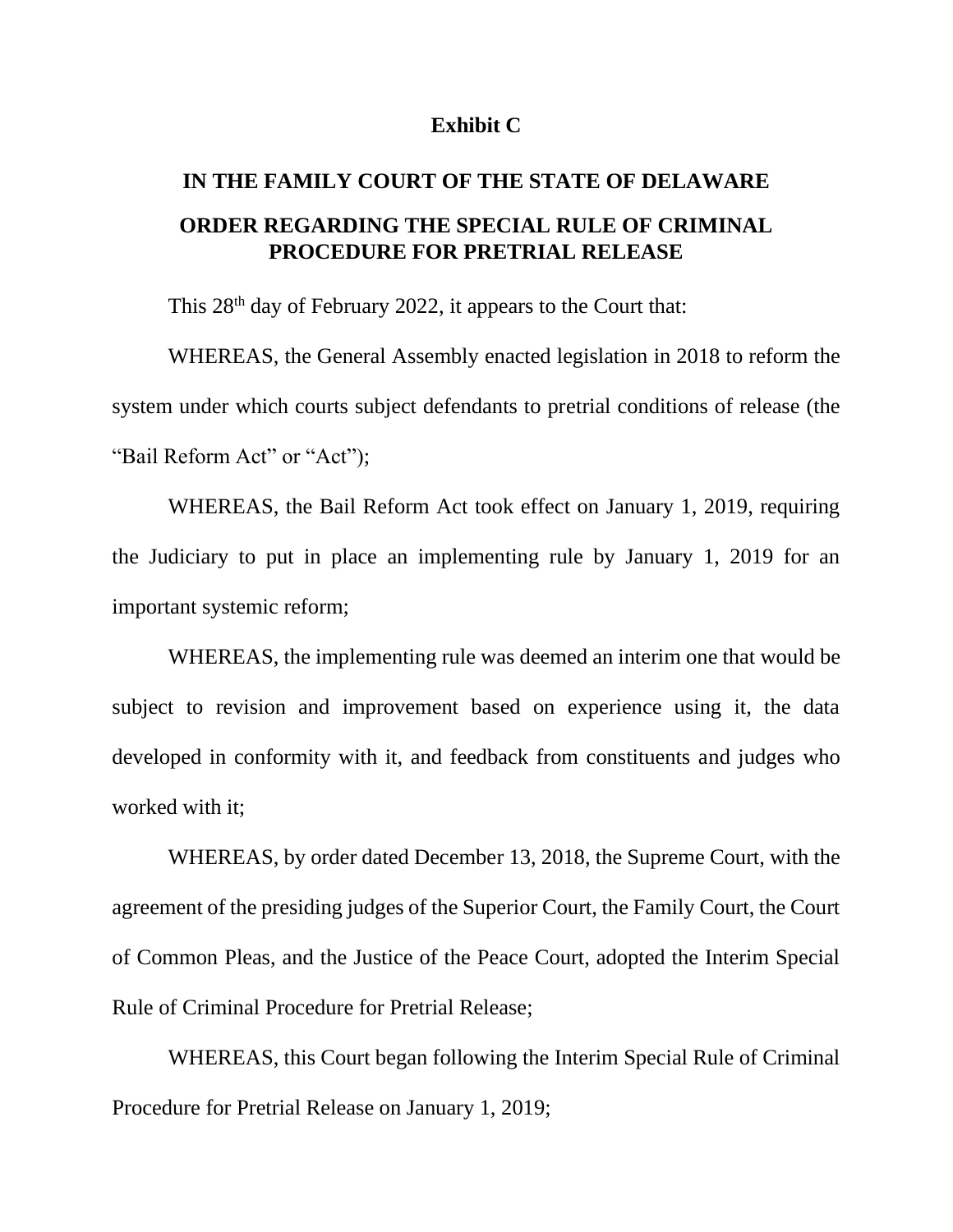WHEREAS, a Committee composed of representatives of the Superior Court, the Family Court, the Court of Common Pleas, the Justice of the Peace Court, the Administrative Office of the Courts, the Department of Justice, the Office of Defense Services, DELJIS, and other stakeholders have conferred regularly about how the Interim Special Rule of Criminal Procedure for Pretrial Release is working in practice and whether any amendments are necessary;

WHEREAS, after extensive review and analysis of the issues surrounding implementation of the Interim Special Rule, the Committee submitted to the Supreme Court, a set of revisions to the Interim Special Rule to incorporate more recent legislative changes, afford greater consideration to the unique circumstances involved in domestic violence cases, and significantly streamline the Interim Special Rule;

WHEREAS, the Supreme Court and the presiding judges of the Superior Court, the Family Court, the Court of Common Pleas, and the Justice of the Peace Court agree that the Interim Special Rule of Criminal Procedure for Pretrial Release should be replaced with the Special Rule of Criminal Procedure for Pretrial Release.

NOW, THEREFORE, IT IS ORDERED that, beginning on April 4, 2022 this Court shall follow the Special Rule of Criminal Procedure for Pretrial Release. This Court shall amend its rules as necessary.

> */s/ Michael K. Newell* Chief Judge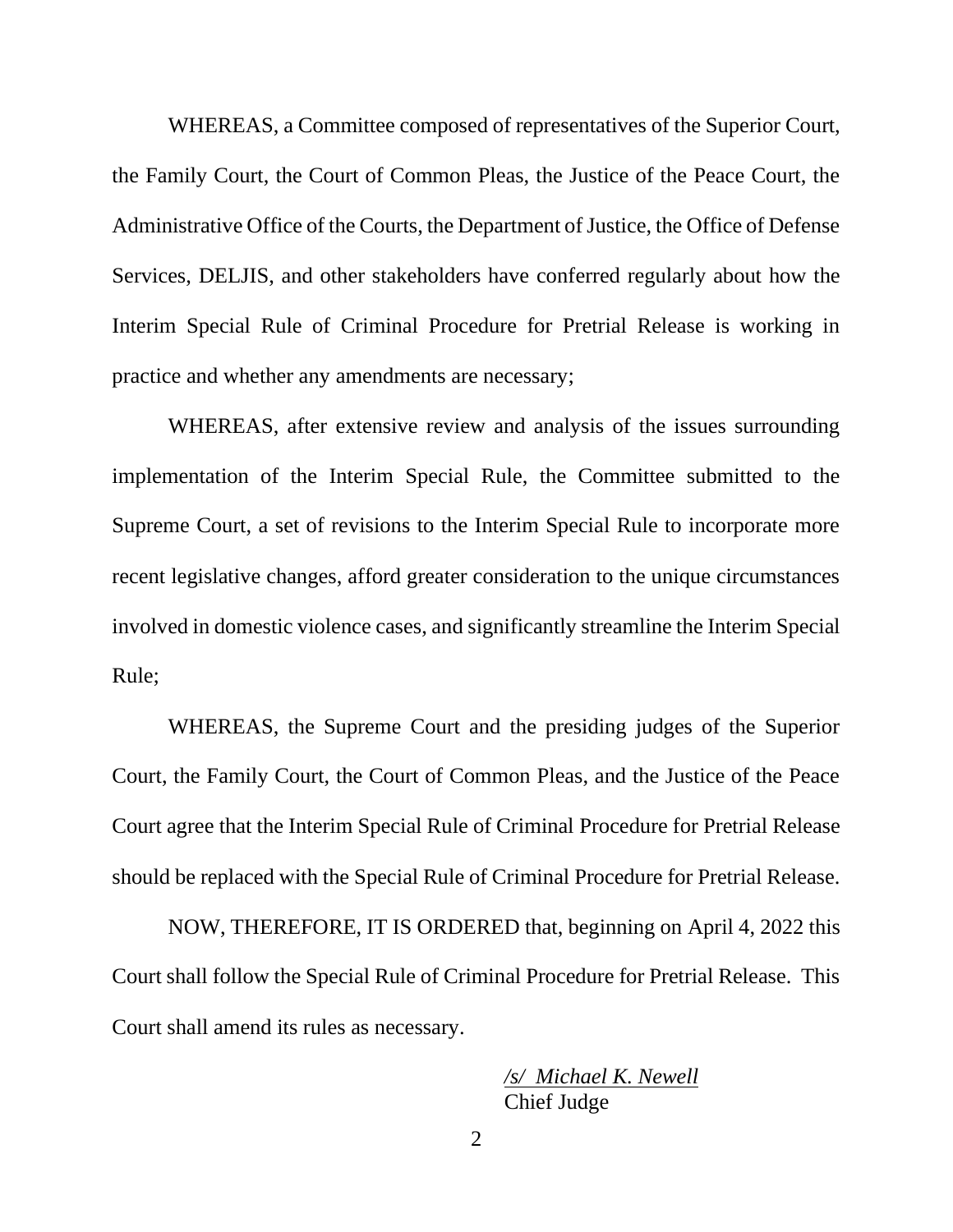#### **Exhibit D**

# **IN THE COURT OF COMMON PLEAS OF THE STATE OF DELAWARE ORDER REGARDING THE SPECIAL RULE OF CRIMINAL PROCEDURE FOR PRETRIAL RELEASE**

This  $28<sup>th</sup>$  day of February 2022, it appears to the Court that:

WHEREAS, the General Assembly enacted legislation in 2018 to reform the system under which courts subject defendants to pretrial conditions of release (the "Bail Reform Act" or "Act");

WHEREAS, the Bail Reform Act took effect on January 1, 2019, requiring the Judiciary to put in place an implementing rule by January 1, 2019 for an important systemic reform;

WHEREAS, the implementing rule was deemed an interim one that would be subject to revision and improvement based on experience using it, the data developed in conformity with it, and feedback from constituents and judges who worked with it;

WHEREAS, by order dated December 13, 2018, the Supreme Court, with the agreement of the presiding judges of the Superior Court, the Family Court, the Court of Common Pleas, and the Justice of the Peace Court, adopted the Interim Special Rule of Criminal Procedure for Pretrial Release;

WHEREAS, this Court began following the Interim Special Rule of Criminal Procedure for Pretrial Release on January 1, 2019;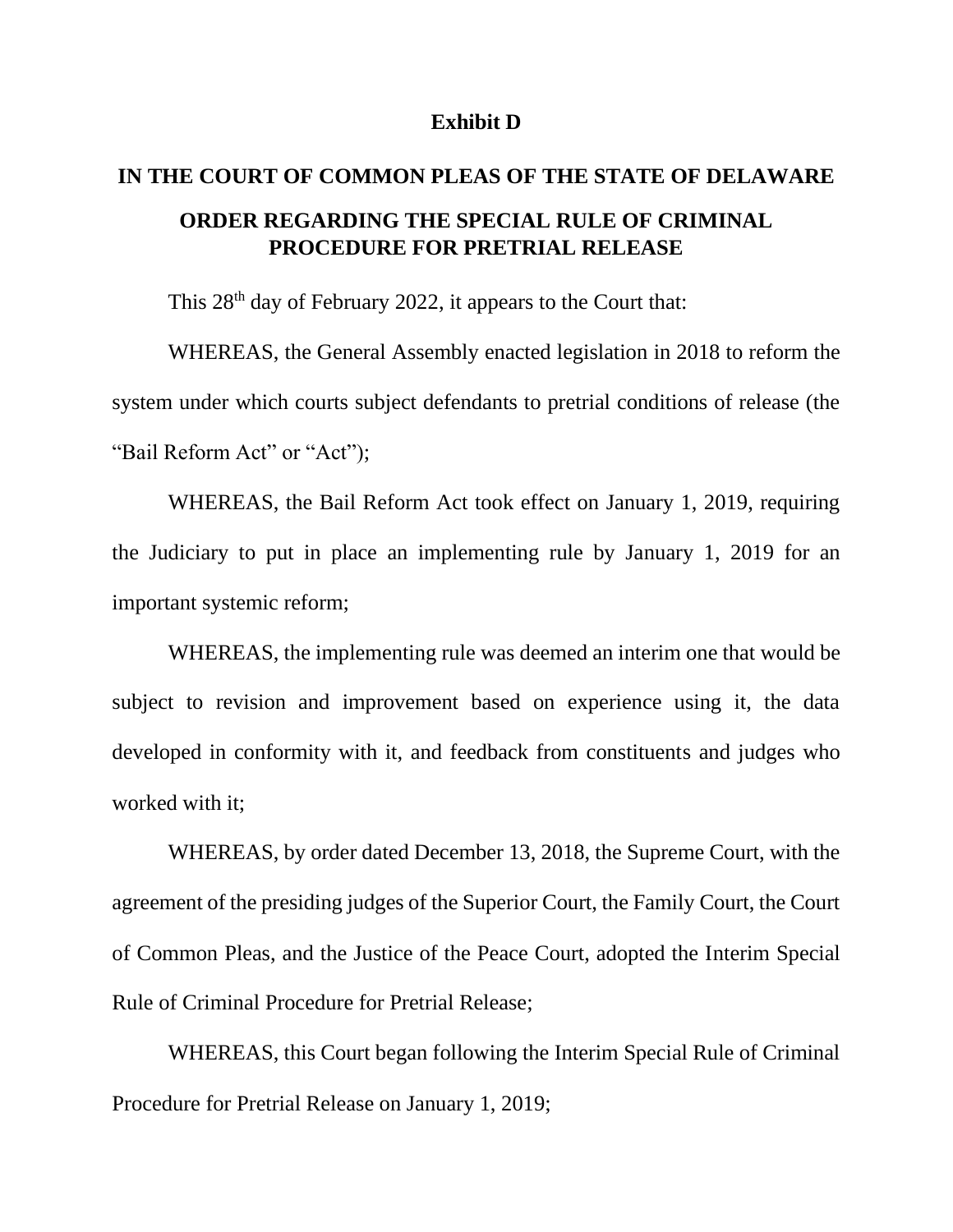WHEREAS, a Committee composed of representatives of the Superior Court, the Family Court, the Court of Common Pleas, the Justice of the Peace Court, the Administrative Office of the Courts, the Department of Justice, the Office of Defense Services, DELJIS, and other stakeholders have conferred regularly about how the Interim Special Rule of Criminal Procedure for Pretrial Release is working in practice and whether any amendments are necessary;

WHEREAS, after extensive review and analysis of the issues surrounding implementation of the Interim Special Rule, the Committee submitted to the Supreme Court, a set of revisions to the Interim Special Rule to incorporate more recent legislative changes, afford greater consideration to the unique circumstances involved in domestic violence cases, and significantly streamline the Interim Special Rule;

WHEREAS, the Supreme Court and the presiding judges of the Superior Court, the Family Court, the Court of Common Pleas, and the Justice of the Peace Court agree that the Interim Special Rule of Criminal Procedure for Pretrial Release should be replaced with the Special Rule of Criminal Procedure for Pretrial Release.

NOW, THEREFORE, IT IS ORDERED that, beginning on April 4, 2022 this Court shall follow the Special Rule of Criminal Procedure for Pretrial Release. This Court shall amend its rules as necessary.

> */s/ Carl C. Danberg* Chief Judge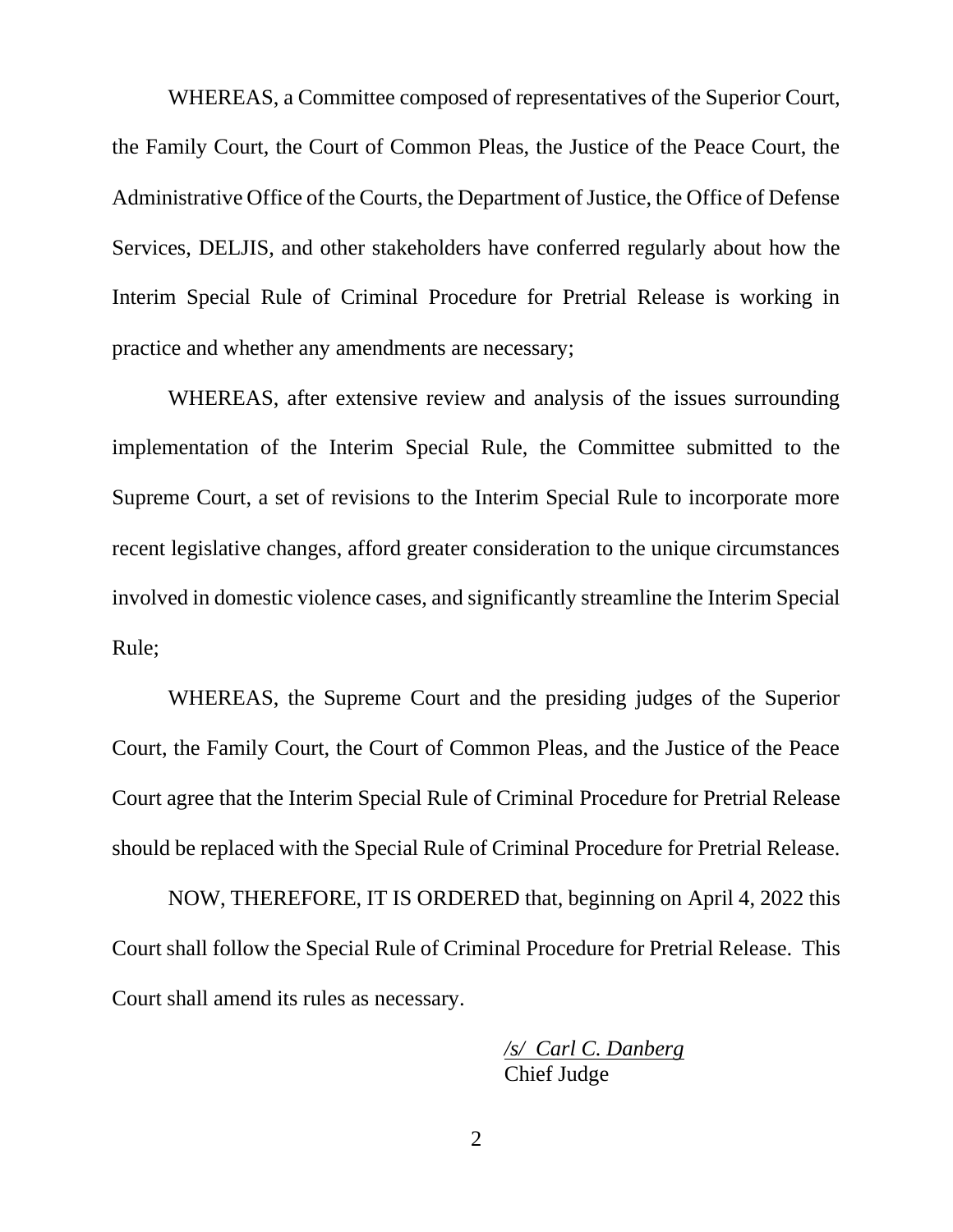#### **Exhibit E**

# **IN THE JUSTICE OF THE PEACE COURT OF THE STATE OF DELAWARE ORDER REGARDING THE SPECIAL RULE OF CRIMINAL PROCEDURE FOR PRETRIAL RELEASE**

This 28<sup>th</sup> day of February 2022, it appears to the Court that:

WHEREAS, the General Assembly enacted legislation in 2018 to reform the system under which courts subject defendants to pretrial conditions of release (the "Bail Reform Act" or "Act");

WHEREAS, the Bail Reform Act took effect on January 1, 2019, requiring the Judiciary to put in place an implementing rule by January 1, 2019 for an important systemic reform;

WHEREAS, the implementing rule was deemed an interim one that would be subject to revision and improvement based on experience using it, the data developed in conformity with it, and feedback from constituents and judges who worked with it;

WHEREAS, by order dated December 13, 2018, the Supreme Court, with the agreement of the presiding judges of the Superior Court, the Family Court, the Court of Common Pleas, and the Justice of the Peace Court, adopted the Interim Special Rule of Criminal Procedure for Pretrial Release;

WHEREAS, this Court began following the Interim Special Rule of Criminal Procedure for Pretrial Release on January 1, 2019;